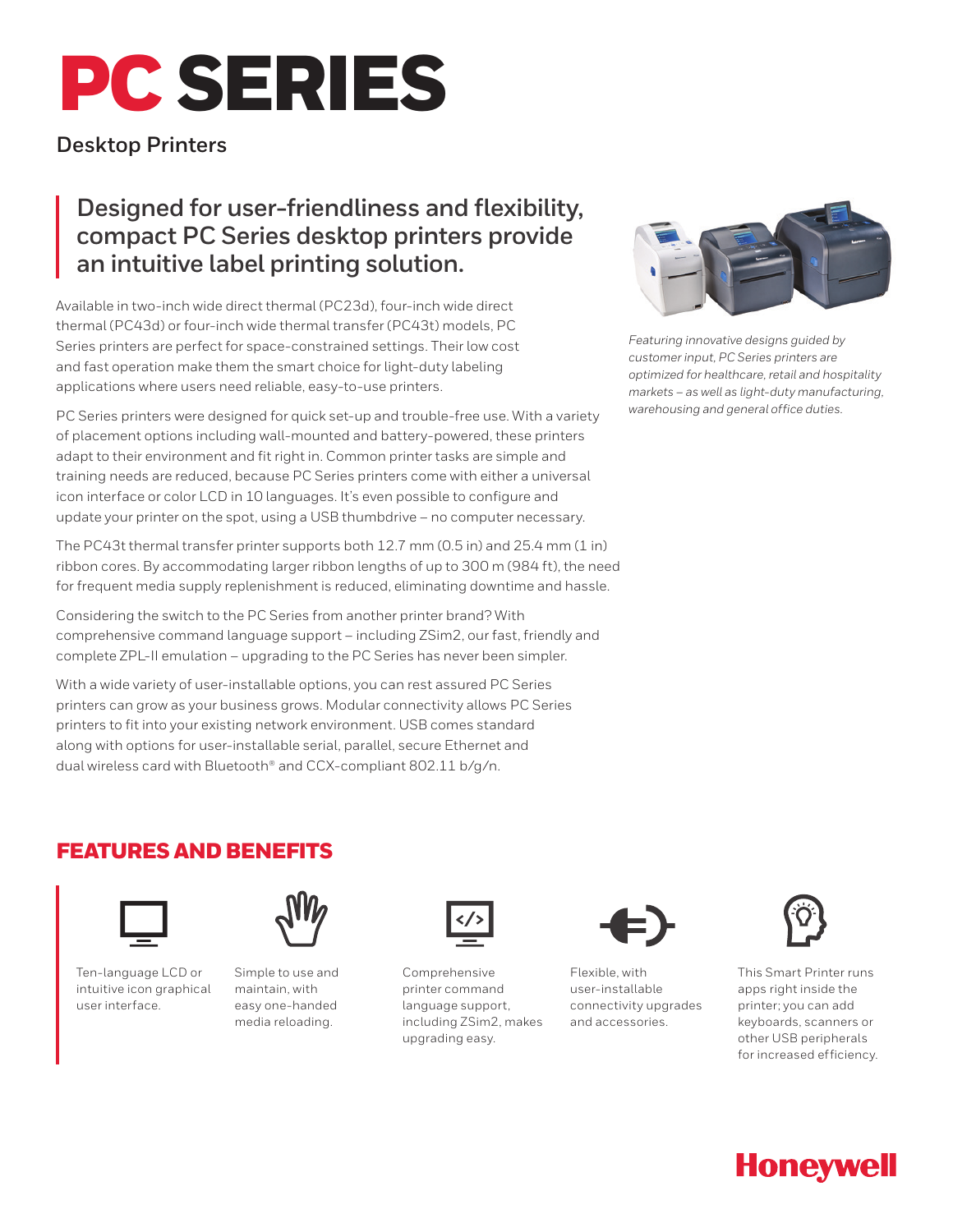#### PHYSICAL DESCRIPTION

The compact PC Series includes both direct thermal (PC23d and PC43d) or thermal transfer (PC43t) printers designed for self-adhesive labels, non-adhesive tags, linerless, floodcoat or continuous paper strip roll.

#### SPECIFICATIONS BY MODEL

| <b>MODEL</b>       | <b>OVERALL PRINTER SIZE</b> (with hinge and latch) |              |                    |                    |
|--------------------|----------------------------------------------------|--------------|--------------------|--------------------|
|                    | <b>HEIGHT</b>                                      | <b>WIDTH</b> | <b>DEPTH</b>       | WEIGHT             |
| PC43D              | 167 mm                                             | 180 mm       | 215 mm             | 1.72 kg            |
|                    | (6.6 in)                                           | (7.1 in)     | $(8.4 \text{ in})$ | $(3.8 \, lb)$      |
| PC43T              | 182 mm                                             | 227 mm       | 281 mm             | 2.7 <sub>kg</sub>  |
|                    | (7.2 in)                                           | (8.9 in)     | (11.1 in)          | (5.9 lb)           |
| PC <sub>23</sub> D | 177 mm                                             | 125 mm       | 215 mm             | $1.45$ kg          |
|                    | (6.9 in)                                           | (4.9 in)     | $(8.5 \text{ in})$ | $(3.2 \text{ lb})$ |

**Real-Time Clock:** Standard (LCD) **Adjustable Gap Sensor:** Standard (LCD)

#### PRINT SPECIFICATIONS

**Maximum Label Width:**

**PC43:** 118 mm (4.65 in)

**PC23d:** 60 mm (2.36 in)

#### **Maximum Label Length:**

**Standard:** 203 dpi – 1727 mm (68 in); 300 dpi – 900 mm (35 in)

**Print Direction:** Prints text, barcodes and graphics in all four directions

**Print Resolution:** 8 dots/mm (203 dpi) or 12 dots/mm (300 dpi)

#### **Print Width:**

**PC43:** 203 dpi – max. 104 mm (4.1 in); 300 dpi – max. 106 mm (4.2 in) **PC23d:** 203 dpi – max. 56 mm (2.2 in); 300 dpi – max. 54 mm (2.1 in)

**Printing Speed:** Selectable up to 8 ips (203.2 mm/ sec) for 203 dpi; 6 ips (152.4 mm/sec) for 300 dpi

#### MEDIA SPECIFICATIONS

#### **Label Roll:**

**Maximum Diameter:** 127 mm (5 in) **Core Diameter:** Min. 25.4 mm (1 in): Max. 38.1 mm (1.5 in)

#### **Paper Width:**

**PC43:** Max. 118 mm (4.7 in); Min. 19 mm (0.75 in) **PC23d:** Max. 60 mm (2.36 in); Min. 15 mm (0.59 in)

**Label Length:** Min. 6.35 mm (0.25 in)

**Labels:** A wide selection of stock and custom size labels are available from Honeywell Media.

**Ribbon Roll:** PC43t accepts both 12.7 mm (0.5 in) and 25.4 mm (1.0 in) core

**Core:** 12.7 mm ID (0.5 in ID) or 25.4 mm ID (1.0 in ID)

**Min Width:** 25.4 mm (1.0 in) – ribbon only, core width must be 111 mm (4.37 in) **Max Width:** 110 mm (4.3 in)

**Max. Length:** 12.7 mm (0.5 in): 91 m (299 ft); 25.4 mm (1.0 in): 300 m (984 ft)

**Thickness (Includes Liner):** 0.06 mm (0.003 in) to 0.15 mm (0.006 in); optional thick media spring kit for media up to 0.20 mm (0.008 in)

**Ribbons:** A wide selection of widths and formulations available

**Connect to Print:** The printer comes with all included: software, drivers, USB cable, power adapter, power cord, a handy QuickGuide to facilitate getting started, a PrinterCompanion CD with label design program, Windows® driver, configuration software and documentation

**Communications:** 802.11 b/g

#### **SOFTWARE**

#### **Printer Command Languages:**

IPL, DP, ZSim2 (ZPL-II), DSim (DPL), ESim (EPL) XML enabled for SAP® AII and Oracle® WMS

**Applications/Drivers:** 

InterDriver Windows printer driver CUPS driver for Linux Honeywell Device Types for SAP Honeywell label design and print package

#### **Smart Printing Languages:**

Honeywell C# for Printers Smart Printing Developer Resource Kit Write apps with .NET-compatible development environments Honeywell Fingerprint – Use Honeywell Fingerprint Application Builder (IFAB)

#### **Configuration and Device Management Support:**

PrintSet for printer configuration Honeywell SmartSystems™ Foundation Sophisticated web interface for configuration, upgrade and 1:1 management Wavelink Avalanche™

#### CHARACTER SETS/FONTS

**Printing Character Sets:** English and Extended Latin, Cyrillic, Greek, Turkish, Hebrew, Arabic, Baltic, Baltic RIM, Vietnamese, Thai and more with Monotype Universal Font Scaling Technology (UFST) and WorldType Layout Engine (WTLE) **Resident Fonts:** Century Schoolbook, CG Times, CG Times Bold, Letter Gothic, Andale Mono, Andale Mono Bold, Univers, Univers Bold, Univers Condensed Bold, Univers Extra Condensed, OCR-A, OCR-B **Optional:** Support for downloading TrueType and TrueType-based OpenType fonts and user-defined fonts

#### LCD DISPLAY LANGUAGE

**Standard:** English, French, German, Italian, Portuguese, Russian, Spanish **Optional:** Simplified Chinese, Traditional Chinese, Korean

#### **GRAPHICS**

Native support for one-bit BMP, GIF, PCX and PNG graphics formats

#### BARCODE SYMBOLOGIES

**All major one-dimensional barcode symbologies are available, plus twodimensional and composite codes:** Aztec, Code 16K, Code 49, Data Matrix, Dot Code, EAN-8, EAN-13, EAN.UCC 128, Grid Matrix, HIBC 39, HIBC 128, MaxiCode, MSI (modified Plessey), PDF417, Micro PDF417, Planet, Plessey, Postnet, QR-Code, RSS-14 (variations)

**Environment (Printing):** +5°C to +40°C (+40°F to +104°F)

**Humidity (Printing):** 10–80% RH non-condensing

**Materials:** Disinfectant-resistant plastic case will not be damaged when cleaned with any chemical in the following list. These chemical disinfectants and cleaning solutions have been successfully tested on the printers. Cleaning the printers by using a wipe or cloth dampened by any of the following disinfectants or cleaning solutions will not cause damage to the printer case or media window.

| <b>CHEMICAL DISINFECTANTS</b> | <b>BRANDS</b>      |
|-------------------------------|--------------------|
| Viraguard®                    | Veridien           |
| Sodium Hypochlorite 6%        | Multiple suppliers |
| Ammonium Chloride 10%         | Multiple suppliers |
| SANI-CLOTH HB                 | PDI                |
| <b>SANI-CLOTH PLUS</b>        | PDI                |
| <b>VSUPER SANI-CLOTH</b>      | PDI                |
| <b>Cavi Wipes</b>             | Metrex             |
| Super HDQL 10                 | Spartan            |
| <b>Cloro-Wipe Towelette</b>   | Surgipath          |
| Virex                         | Johnson            |
| 70% Isopropyl Alcohol         | Multiple suppliers |
| <b>Alcohol Prep Pads</b>      | PDI, others        |
| <b>Ethylene Glycol</b>        | Multiple suppliers |
| <b>CLEANERS</b>               | <b>BRANDS</b>      |
| <b>Screen Cleaner</b>         | Multiple suppliers |
| <b>Tuffie Wipes</b>           | Vernacare          |

#### POWER ADAPTER

**Separate Power Supply: Input:** 100–240V AC/50–60 Hz, 1.5 A **Output:** 24V DC, 2.5 A Energy Star Compliant Smart Battery unit accessory (PC43d only)